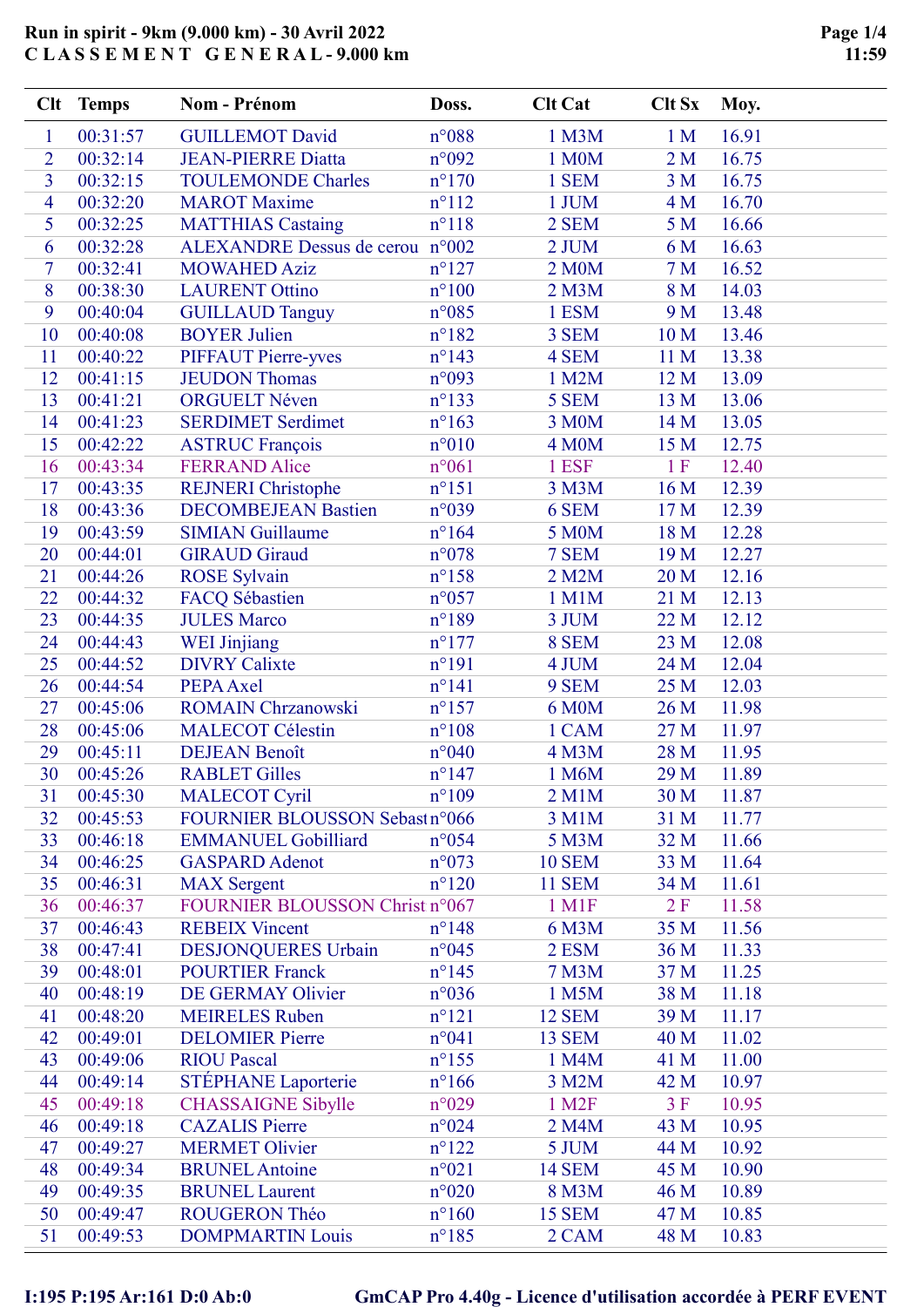|     | Clt Temps | <b>Nom - Prénom</b>          | Doss.           | <b>Clt Cat</b>         | <b>Clt Sx</b> | Moy.  |
|-----|-----------|------------------------------|-----------------|------------------------|---------------|-------|
| 52  | 00:49:58  | <b>THOULLIEUX Christophe</b> | $n^{\circ}168$  | 9 M3M                  | 49 M          | 10.81 |
| 53  | 00:50:15  | <b>DESJONQUERES Arnaud</b>   | n°044           | 10 M3M                 | 50 M          | 10.75 |
| 54  | 00:50:24  | <b>MIRET Stephane</b>        | $n^{\circ}126$  | 3 M4M                  | 51 M          | 10.71 |
| 55  | 00:50:27  | <b>LE VAN Peter</b>          | $n^{\circ}101$  | <b>16 SEM</b>          | 52 M          | 10.70 |
| 56  | 00:50:28  | <b>GALLIMARD Etienne</b>     | $n^{\circ}194$  | 3 ESM                  | 53 M          | 10.70 |
| 57  | 00:50:32  | <b>MARTINEZ Ludovic</b>      | $n^{\circ}116$  | 11 M3M                 | 54 M          | 10.69 |
| 58  | 00:50:59  | <b>WEBER Salome</b>          | $n^{\circ}176$  | 1 SEF                  | 4F            | 10.60 |
| 59  | 00:51:15  | <b>NICOLAS Perez</b>         | $n^{\circ}130$  | <b>17 SEM</b>          | 55 M          | 10.54 |
| 60  | 00:51:23  | <b>FRANÇOIS Tombal</b>       | $n^{\circ}068$  | 12 M3M                 | 56 M          | 10.51 |
| 61  | 00:51:53  | <b>LAMOTHE Romain</b>        | n°097           | <b>18 SEM</b>          | 57 M          | 10.41 |
| 62  | 00:51:55  | <b>MERMET Pierre</b>         | $n^{\circ}123$  | $4$ M $1$ M            | 58 M          | 10.40 |
| 63  | 00:51:55  | <b>CAPUCINE Berliat</b>      | $n^{\circ}023$  | 2 ESF                  | 5 F           | 10.40 |
| 64  | 00:52:28  | <b>BECQUEY Marion</b>        | n°014           | 2 SEF                  | 6F            | 10.29 |
| 65  | 00:52:39  | <b>MARTINEZ Daniel</b>       | $n^{\circ}114$  | <b>7 M0M</b>           | 59 M          | 10.26 |
| 66  | 00:52:50  | <b>SCHEIDEGGER Aurélie</b>   | $n^{\circ}162$  | 3 SEF                  | 7F            | 10.22 |
| 67  | 00:52:53  | <b>TOMINAGA Yuji</b>         | $n^{\circ}169$  | 13 M3M                 | 60 M          | 10.21 |
| 68  | 00:53:10  | <b>PIERRE Martin</b>         | $n^{\circ}142$  | 5 M1M                  | 61 M          | 10.16 |
| 69  | 00:53:33  | <b>DESBARBIEUX Baptiste</b>  | $n^{\circ}042$  | <b>19 SEM</b>          | 62 M          | 10.09 |
| 70  | 00:53:33  | <b>ANTHOINE Marie</b>        | $n^{\circ}007$  | $2$ M <sub>2</sub> $F$ | 8F            | 10.08 |
| 71  | 00:53:34  | <b>REBOURS</b> lucas         | $n^{\circ}183$  | 6 JUM                  | 63 M          | 10.08 |
| 72  | 00:53:35  | <b>MARTINEZ Matthieu</b>     | $n^{\circ}115$  | <b>20 SEM</b>          | 64 M          | 10.08 |
| 73  | 00:53:36  | <b>SPORLI Hervé</b>          | $n^{\circ}165$  | 14 M3M                 | 65 M          | 10.08 |
| 74  | 00:53:37  | <b>JEAN-JACQUES Berger</b>   | n°091           | 1 M8M                  | 66 M          | 10.07 |
| 75  | 00:53:39  | <b>TOTEL Arnaud</b>          | $n^{\circ}181$  | 4 M2M                  | 67 M          | 10.07 |
| 76  | 00:53:43  | <b>DESJONQUERES Armelle</b>  | $n^{\circ}043$  | 3 M <sub>2F</sub>      | 9F            | 10.06 |
| 77  | 00:53:43  | <b>ANTOINE Bolotte</b>       | $n^{\circ}009$  | <b>21 SEM</b>          | 68 M          | 10.05 |
| 78  | 00:53:46  | <b>DE LEUSSE Antoine</b>     | $n^{\circ}037$  | 15 M3M                 | 69 M          | 10.04 |
| 79  | 00:53:57  | <b>JONATHAN Prudhomme</b>    | n°094           | 8 M <sub>0</sub> M     | 70 M          | 10.01 |
| 80  | 00:54:16  | <b>DARONNAT Vassili</b>      | n°034           | 16 M3M                 | 71 M          | 9.95  |
| 81  | 00:54:48  | <b>GUILLAUD Claude</b>       | n°084           | 4 M4M                  | 72 M          | 9.86  |
| 82  | 00:54:49  | <b>AGIER Loïc</b>            | $n^{\circ}001$  | <b>22 SEM</b>          | 73 M          | 9.85  |
| 83  | 00:55:01  | <b>PRUVOST Laetitia</b>      | $n^{\circ}187$  | 2 M1F                  | 10F           | 9.82  |
| 84  | 00:55:30  | <b>BADOIL Adeline</b>        | $n^{\circ}011$  | 1 M3F                  | 11F           | 9.73  |
| 85  | 00:55:31  | <b>GEONI</b> Celine          | $n^{\circ}075$  | 4 M <sub>2F</sub>      | 12F           | 9.73  |
| 86  | 00:55:33  | <b>HAMEL Valérie</b>         | n°090           | 5 M2F                  | 13F           | 9.72  |
| 87  | 00:55:38  | <b>REDON</b> Adrien          | $n^{\circ}$ 149 | 23 SEM                 | 74 M          | 9.71  |
| 88  | 00:55:38  | <b>DURY</b> Anne-laure       | $n^{\circ}053$  | 1 M <sub>OF</sub>      | 14F           | 9.71  |
| 89  | 00:55:39  | <b>GRANDMAISON Marielle</b>  | n°082           | 4 SEF                  | 15F           | 9.71  |
| 90  | 00:55:45  | <b>VALANCOGNE Dorothée</b>   | $n^{\circ}172$  | 2 M <sub>OF</sub>      | 16F           | 9.69  |
| 91  | 00:55:47  | <b>NAGEL Xavier</b>          | $n^{\circ}129$  | 5 M2M                  | 75 M          | 9.68  |
| 92  | 00:56:08  | <b>ROSE</b> Audrey           | $n^{\circ}159$  | 6 M2F                  | 17F           | 9.62  |
| 93  | 00:56:09  | <b>LALANNE Bruno</b>         | n°096           | 17 M3M                 | 76 M          | 9.62  |
| 94  | 00:56:41  | ROUZET François-xavier       | $n^{\circ}161$  | 6 M2M                  | 77 M          | 9.53  |
| 95  | 00:56:45  | <b>DOMPMARTIN Sophie</b>     | n°049           | 7 M <sub>2</sub> F     | 18F           | 9.52  |
| 96  | 00:56:46  | <b>MAIGRET Julie</b>         | $n^{\circ}106$  | 3 M <sub>OF</sub>      | 19F           | 9.52  |
| 97  | 00:56:47  | LO Tulan                     | $n^{\circ}102$  | $2$ M3F                | <b>20F</b>    | 9.51  |
| 98  | 00:57:03  | <b>BADOIL Nicolas</b>        | $n^{\circ}012$  | 7 M2M                  | 78 M          | 9.47  |
| 99  | 00:57:21  | <b>ANDREU Franck</b>         | $n^{\circ}005$  | 18 M3M                 | 79 M          | 9.42  |
| 100 | 00:57:23  | PAUL-DAUPHIN Delphine        | $n^{\circ}137$  | 1 M4F                  | 21 F          | 9.41  |
| 101 | 00:57:23  | <b>GARDES</b> Sophie         | n°071           | 3 M3F                  | 22 F          | 9.41  |
| 102 | 00:57:26  | <b>CHRISTINE Pampagnin</b>   | $n^{\circ}033$  | 2 M4F                  | 23 F          | 9.40  |

# I:195 P:195 Ar:161 D:0 Ab:0 GmCAP Pro 4.40g - Licence d'utilisation accordée à PERF EVENT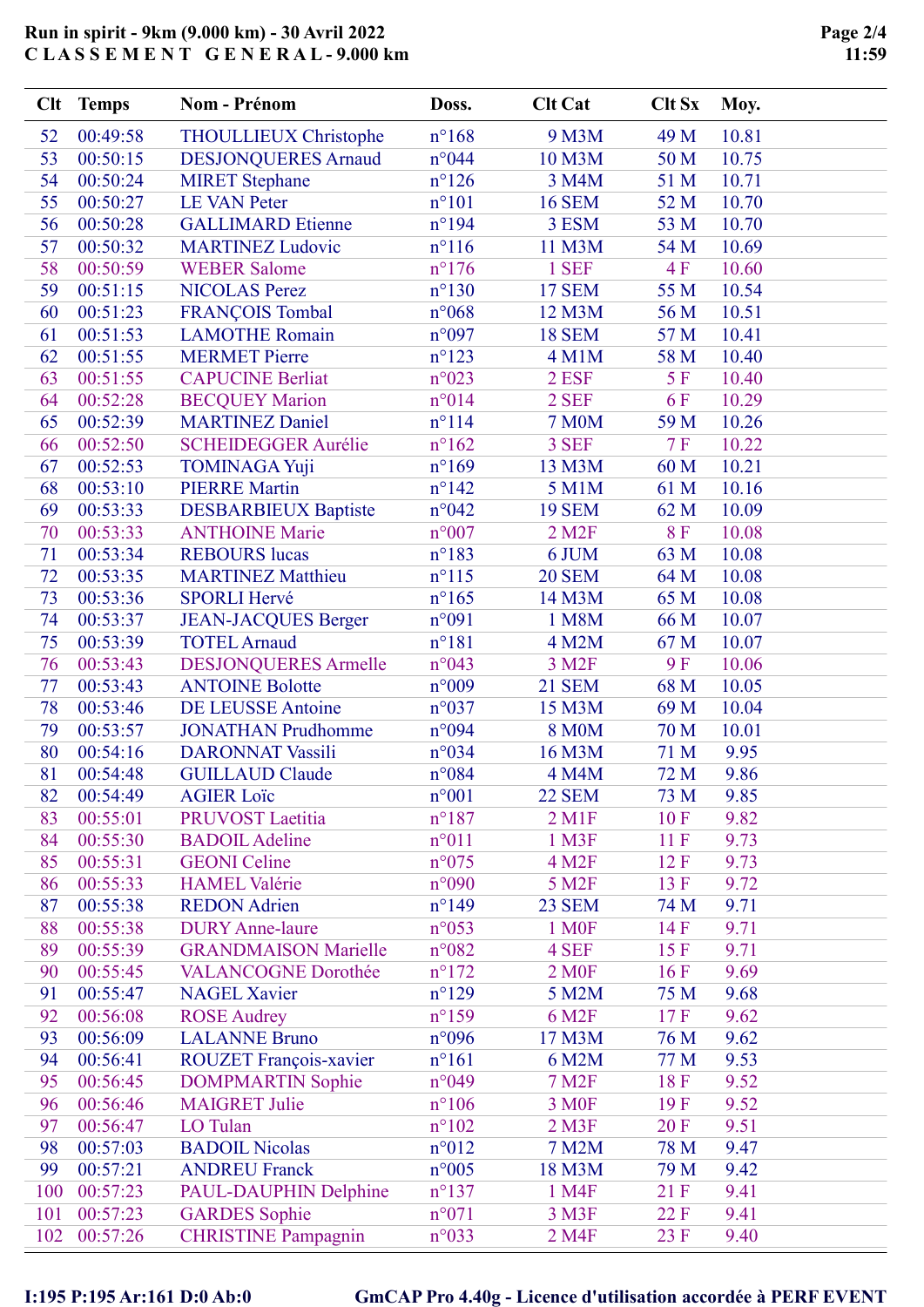|     | Clt Temps    | <b>Nom - Prénom</b>             | Doss.           | <b>Clt Cat</b>    | <b>Clt Sx</b> | Moy. |
|-----|--------------|---------------------------------|-----------------|-------------------|---------------|------|
| 103 | 00:57:27     | <b>VOLAT</b> Ludovic            | $n^{\circ}175$  | <b>24 SEM</b>     | 80 M          | 9.40 |
| 104 | 00:57:28     | <b>VAYSSE</b> Marianne          | $n^{\circ}173$  | 5 SEF             | 24 F          | 9.40 |
| 105 | 00:57:50     | FRÉDÉRIC Escoula                | $n^{\circ}069$  | 19 M3M            | 81 M          | 9.34 |
| 106 | 00:57:50     | <b>LABORBE Charles</b>          | n°095           | 5 M4M             | 82 M          | 9.34 |
| 107 | 00:59:25     | <b>PAULINE Villemagne</b>       | $n^{\circ}$ 138 | 6 SEF             | 25F           | 9.09 |
| 108 | 00:59:28     | <b>LAUPIES Jérôme</b>           | n°098           | 8 M2M             | 83 M          | 9.08 |
| 109 | 00:59:37     | <b>BERNARD</b> Loïc             | $n^{\circ}017$  | 6 M4M             | 84 M          | 9.06 |
| 110 | 00:59:43     | LUC-HENRI Pampagnin             | $n^{\circ}104$  | 2 M5M             | 85 M          | 9.04 |
| 111 | 01:00:14     | <b>SARAGOZA Ambre</b>           | $n^{\circ}186$  | 1 M <sub>6F</sub> | 26F           | 8.97 |
| 112 | 01:00:15     | <b>TAGUINE Zahera</b>           | $n^{\circ}167$  | 7 SEF             | 27F           | 8.96 |
| 113 | 01:00:29     | DESSUS DE CEROU Raphaëlle n°046 |                 | 3 ESF             | <b>28 F</b>   | 8.93 |
| 114 | 01:01:19     | <b>CHAPUIS Elodie</b>           | $n^{\circ}028$  | 4 M <sub>OF</sub> | 29F           | 8.81 |
| 115 | 01:01:27     | ALLEGRET-PILAUD Pierre          | $n^{\circ}003$  | 3 M5M             | 86 M          | 8.79 |
| 116 | 01:01:28     | <b>GUILLAUD Capucine</b>        | $n^{\circ}086$  | 1 JUF             | 30F           | 8.79 |
| 117 | 01:01:28     | <b>FERRAND Florence</b>         | $n^{\circ}062$  | 3 M4F             | 31 F          | 8.79 |
| 118 | 01:01:33     | <b>PANET BRUNO</b>              | $n^{\circ}195$  | 20 M3M            | 87 M          | 8.77 |
| 119 | 01:01:33     | <b>PANET Violette</b>           | $n^{\circ}$ 134 | 1 CAF             | 32 F          | 8.77 |
| 120 | 01:01:34     | <b>MARGOT Arroyo</b>            | $n^{\circ}110$  | 2 CAF             | 33F           | 8.77 |
| 121 | 01:01:55     | <b>MAROT</b> Victor             | $n^{\circ}193$  | 4 ESM             | 88 M          | 8.72 |
| 122 | 01:01:59     | <b>MACEROT Rosalie</b>          | $n^{\circ}192$  | <b>5 MOF</b>      | 34 F          | 8.71 |
| 123 | 01:02:36     | <b>FAKHRI</b> Cécile            | $n^{\circ}059$  | 4 M3F             | 35F           | 8.63 |
| 124 | 01:02:37     | <b>FAKHRI Paul</b>              | $n^{\circ}060$  | 7 M4M             | 89 M          | 8.63 |
| 125 | 01:02:56     | <b>DURAND</b> Constantin        | $n^{\circ}051$  | <b>25 SEM</b>     | 90 M          | 8.58 |
| 126 | 01:02:56     | <b>BILLAUDAZ Maëlle</b>         | $n^{\circ}019$  | 8 SEF             | 36F           | 8.58 |
| 127 | 01:03:47     | <b>MAUDET Beatrice</b>          | $n^{\circ}119$  | 5 M3F             | 37F           | 8.47 |
| 128 | 01:03:52     | DOAN Thi hoa (maria)            | n°048           | 9 SEF             | 38F           | 8.46 |
| 129 | 01:05:21     | <b>MICHEL Hugues</b>            | $n^{\circ}125$  | 4 M5M             | 91 M          | 8.26 |
| 130 | 01:05:22     | <b>BATTEAU PAILLET Florence</b> | $n^{\circ}013$  | 6 M3F             | 39F           | 8.26 |
| 131 | 01:05:25     | LA MELA Anna                    | $n^{\circ}188$  | 8 M <sub>2F</sub> | <b>40F</b>    | 8.26 |
| 132 | 01:05:25     | <b>DIVRY Véronique</b>          | $n^{\circ}190$  | 4 M4F             | 41 F          | 8.26 |
| 133 | 01:07:17     | <b>FRIZZA Anne</b>              | $n^{\circ}070$  | 5 M4F             | 42 F          | 8.03 |
| 134 | 01:11:46     | <b>RENAUD Camille</b>           | $n^{\circ}153$  | 3 M1F             | 43 F          | 7.53 |
| 135 | 01:11:47     | <b>RENAUD Antoine</b>           | $n^{\circ}152$  | 9 M2M             | 92 M          | 7.52 |
| 136 | 01:16:00     | <b>DUBREZ</b> Jean              | $n^{\circ}050$  | 5 M5M             | 93 M          | 7.11 |
| 137 | 01:18:07     | <b>FLORE</b> Desjonqueres       | $n^{\circ}064$  | 9 M <sub>2F</sub> | 44 F          | 6.91 |
| 138 | 01:18:07     | <b>CHAUMAIS Marie</b>           | $n^{\circ}031$  | 7 M3F             | 45 F          | 6.91 |
|     | 139 01:18:07 | <b>CHAUMAIS Yves</b>            | n°030           | 10 M2M            | 94 M          | 6.91 |
| 140 | 01:18:07     | PELLUET Angelina                | $n^{\circ}140$  | <b>10 SEF</b>     | 46 F          | 6.91 |
| 141 | 01:19:23     | <b>LAURENT Solenne</b>          | n°099           | <b>11 SEF</b>     | 47 F          | 6.80 |
| 142 | 01:19:24     | <b>GIBERT Marc</b>              | $n^{\circ}076$  | 8 M4M             | 95 M          | 6.80 |
| 143 | 01:19:43     | <b>ALVAREZ Gérard</b>           | n°004           | 5 ESM             | 96 M          | 6.77 |
| 144 | 01:20:18     | <b>MALECOT Mireille</b>         | $n^{\circ}107$  | 6 M <sub>OF</sub> | 48 F          | 6.73 |
| 145 | 01:20:20     | <b>CHEVRY Natalie</b>           | $n^{\circ}032$  | 6 M4F             | 49F           | 6.72 |
| 146 | 01:21:27     | DIDIER DE SAINT AMAND Ar n°047  |                 | 4 M1F             | 50F           | 6.63 |
| 147 | 01:21:27     | <b>GUITTAT Christian</b>        | $n^{\circ}089$  | 9 M4M             | 97 M          | 6.63 |
| 148 | 01:24:58     | <b>DOMPMARTIN Flavie</b>        | $n^{\circ}184$  | 2 JUF             | 51 F          | 6.36 |
| 149 | 01:26:10     | <b>LOPEZ Clément</b>            | $n^{\circ}103$  | <b>26 SEM</b>     | 98 M          | 6.27 |
| 150 | 01:26:12     | PLOQUIN GOHIERRE Marie hen°144  |                 | 7 M4F             | 52 F          | 6.27 |
| 151 | 01:26:58     | <b>SALEON TERRAS François</b>   | $n^{\circ}179$  | 1 M7M             | 99 M          | 6.21 |
| 152 | 01:26:58     | <b>SALEON TERRAS Monique</b>    | $n^{\circ}180$  | 1 M7F             | 53 F          | 6.21 |
| 153 | 01:29:03     | <b>FLORENCE Chevigny</b>        | $n^{\circ}065$  | 10 M2F            | 54 F          | 6.06 |

### I:195 P:195 Ar:161 D:0 Ab:0 GmCAP Pro 4.40g - Licence d'utilisation accordée à PERF EVENT